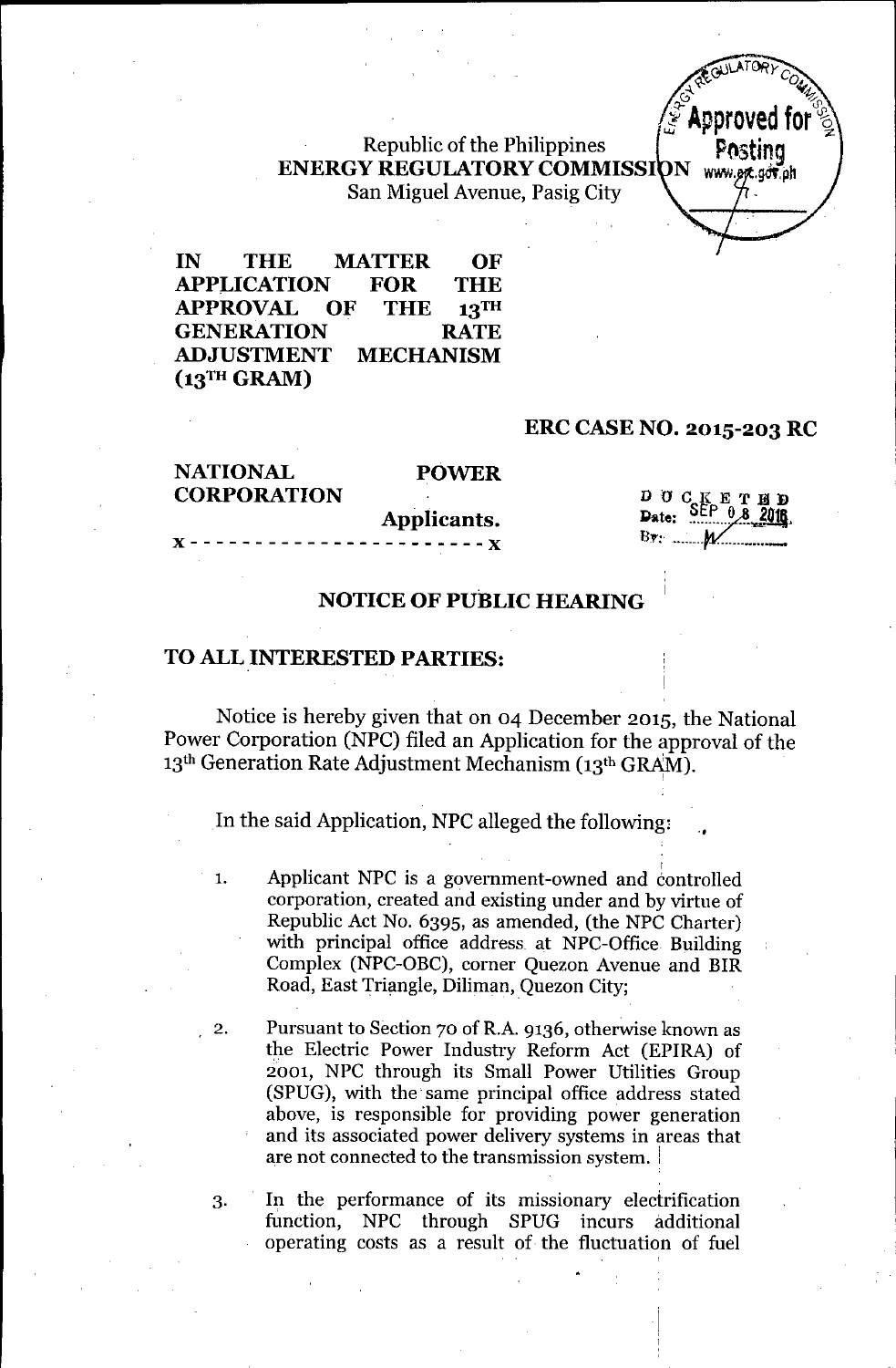prices used in power generation. As such, NPC is allowed to recover through the Generation Rate Adjustment Mechanism (GRAM) the cost incurred in the operation that is beyond the approved rate.

- 4. In the Order dated 24 February 2003, this Honorable Commission issued and adopted the Implementing Rules for the Generation Rate Adjustment Mechanism (GRAM) providing for, among others, the mechanisms for the recovery/(refund) of the deferred fuel costs and purchased power costs.
- 5. This application is being filed consistent with the said GRAMImplementing rules vis-a-vis Section 4(e) Rule 3 of the Implementing Rules and Regulations (IRR), as amended, and Republic Act (RA) 9136 (Electric Power Industry Reform Act or EPIRA) dated June 8, 2001.
- 6. The Application covers the billing period from January to June 2014. Applicant has fully complied with the GRAM's monthly reportorial requirements in support of the calculated allowable costs covering the billing period, as evidenced by the submitted reports/compliances duly received by this Honorable Commission and hereto attached as **Annex** "A" **and Series.**
- 7. Under this application, NPC, through its SPUG Operation, has incurred a total actual fuel costs during the afore-said test period as follows:

|                    | <b>Actual Fuel</b> |  |
|--------------------|--------------------|--|
|                    | Costs, PhP         |  |
| LUZON              | 1,435,556,117      |  |
| <b>VISAYAS</b>     | 222,401,790        |  |
| <b>MINDANAO</b>    | 737,361,600        |  |
| <b>PHILIPPINES</b> | 2,395,319,507      |  |

#### **Table 1. Total Aetual Fuel Costs, in PhP**

<sup>8.</sup> The costs of fuel consumed without generation were not subjected to ERC-approved Heat Rate Cap as the fuel was used during start-up operations. Said costs are included in the Allowable Fuel Costs calculated together with the costs for the fuel consumed with generation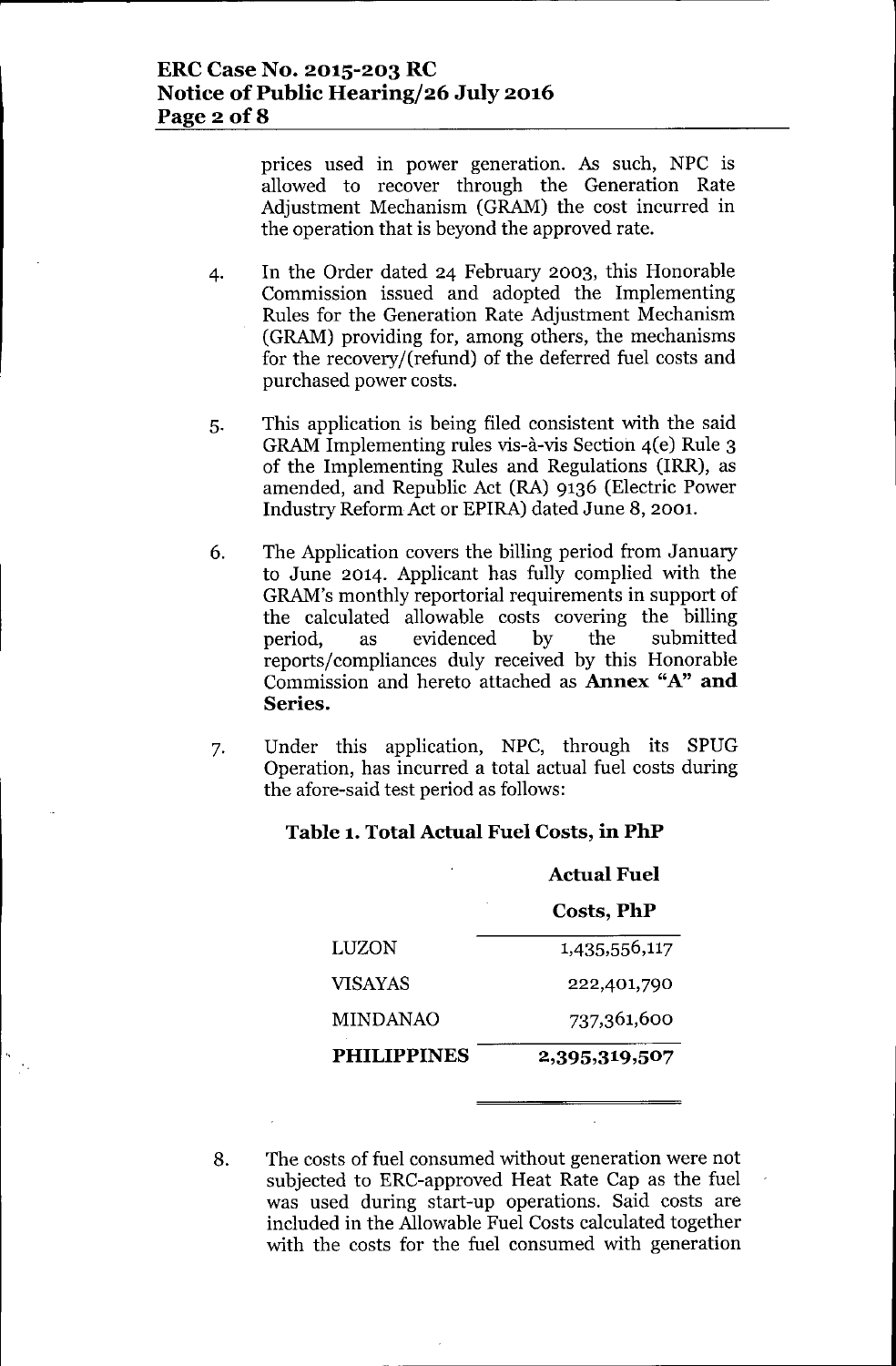## **ERC Case No. 2015-203 RC Notice** of Public **Hearing/26 July 2016** Page 3 **of8**

that were subjected to ERC-approved Heat Rate Cap for Luzon, Visayas and Mindanao. The said Allowable Fuel Costs are provided, as follows:

### **Table 2. Allowable Fuel Costs, in PhP**

|                    | <b>Allowable</b><br>Fuel |
|--------------------|--------------------------|
|                    | <b>Costs, PhP</b>        |
| LUZON              | 1,433,175,275            |
| <b>VISAYAS</b>     | 222,401,790              |
| <b>MINDANAO</b>    | 729,812,401              |
| <b>PHILIPPINES</b> | 2,385,389,466            |

9. The Applicant has accounted the corresponding fuel costs recovered through the Subsidized Approved Generation Rate (SAGR) as follows:

|  | Table 3. Fuel Recovery under SAGR, in PhP |  |  |
|--|-------------------------------------------|--|--|
|--|-------------------------------------------|--|--|

|                    | <b>Fuel Recovery under the SAGR</b> |               |
|--------------------|-------------------------------------|---------------|
|                    | (PhP/kWh)                           | <b>Amount</b> |
| LUZON              | 2.0282                              | 255,098,887   |
| VISAYAS            | 3.8942                              | 62,825,173    |
| <b>MINDANAO</b>    | 3.2787                              | 196,258,181   |
| <b>PHILIPPINES</b> |                                     | 514, 182, 241 |

10. As authorized under the Implementing Rules of the GRAM, the following carrying interest charges were utilized by the Applicant: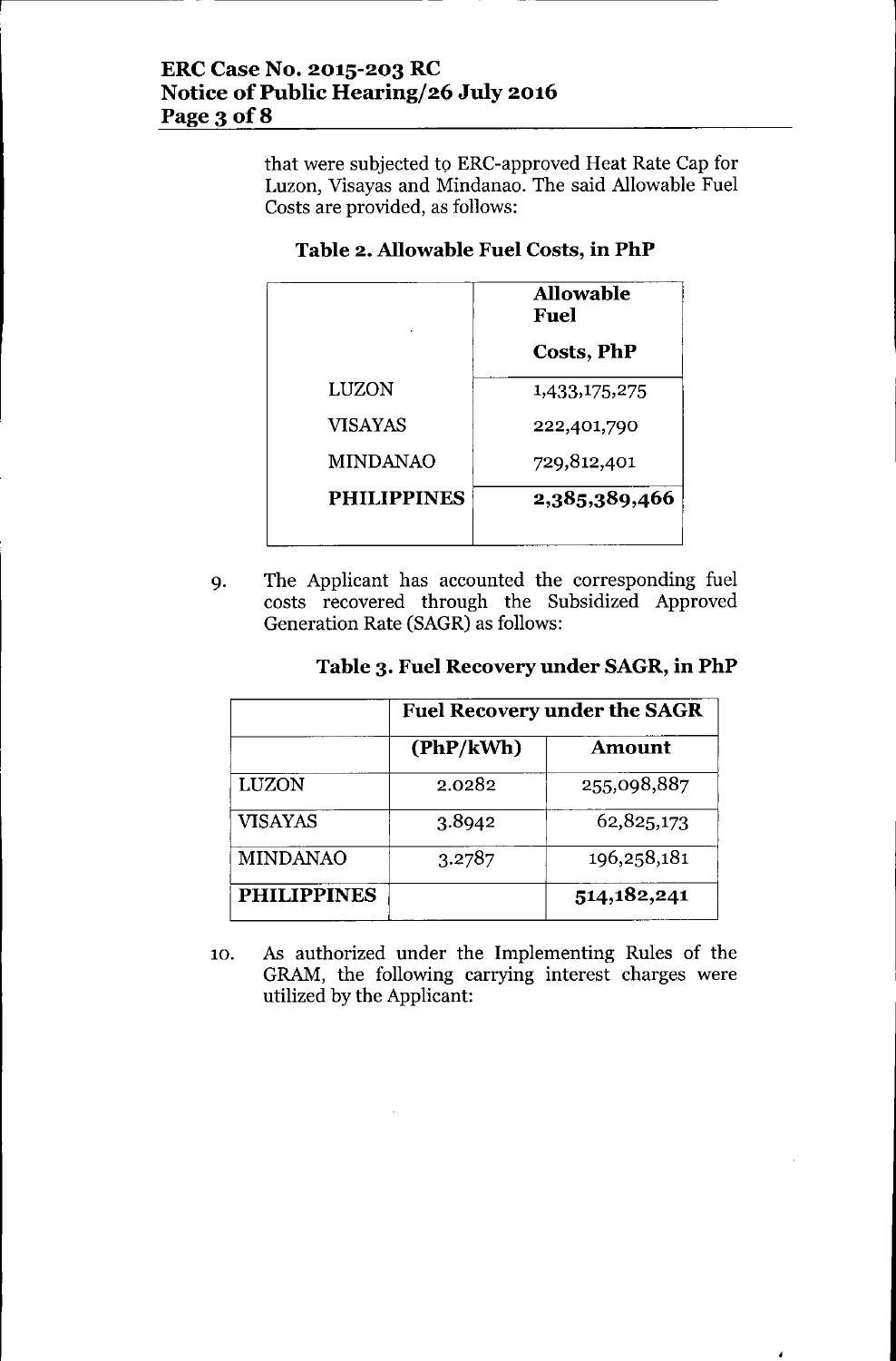| <b>Test/Billing</b><br>Mos. | <b>Prevailing</b><br>91-day T-Bill<br>Rate $1/$ | <b>Authorized</b><br>Allowance <sup>2/</sup> | <b>Allowable</b><br>Rate |
|-----------------------------|-------------------------------------------------|----------------------------------------------|--------------------------|
| <b>JANUARY</b>              | 0.693                                           | 3.000                                        | 3.693                    |
| <b>FEBRUARY</b>             | 1.458                                           | 3.000                                        | 4.458                    |
| <b>MARCH</b>                | 1.000                                           | 3.000                                        | 4.000                    |
| <b>APRIL</b>                | 1.440                                           | 3.000                                        | 4.440                    |
| <b>MAY</b>                  | 1.346                                           | 3.000                                        | 4.346                    |
| <b>JUNE</b>                 | 1.035                                           | 3.000                                        | 4.035                    |

## **Table 4. Allowable Carrying Charge Interest Rates**

*1/ Source: Bangko Sentral ng Pilipinas*

*2/ As authorized in the GRAM Implementing Rules*

11. The table below shows the calculated deferred fuel costs and the corresponding DAA for Luzon, Visayas and Mindanao under the subject 13<sup>th</sup> GRAM Application covering the test period January to June 2014 and the corresponding proposed rates in P/kWh calculated for recovery for a period of two (2) years:

# **Table 5. Thirteenth (13th) GRAM DAA Summary**

|                                                         | <b>LUZON</b>  | <b>VISAYAS</b> | <b>MINDANAO</b> | <b>PHILIPPINES</b> |
|---------------------------------------------------------|---------------|----------------|-----------------|--------------------|
|                                                         |               |                |                 |                    |
| Principal                                               | 1,178,076,388 | 159,576,618    | 533,554,219     | 1,871,207,225      |
| Carrying<br>Charge                                      | 13,269,505    | 1,804,535      | 6,467,341       | 21,541,381         |
| TOTAL,<br>PhP                                           | 1,191,345,893 | 161,381,153    | 540,021,560     | 1,892,748,606      |
| 2 Years<br>Projected<br>Energy<br><b>Sales</b><br>(MWh) | 577,580.14    | 69,454.49      | 370,290.39      | 1,017,325.02       |
| 13th<br><b>GRAM</b><br>DAA,<br>PhP/kWh                  | 2.0627        | 2.3236         | 1.4584          | 1.8605             |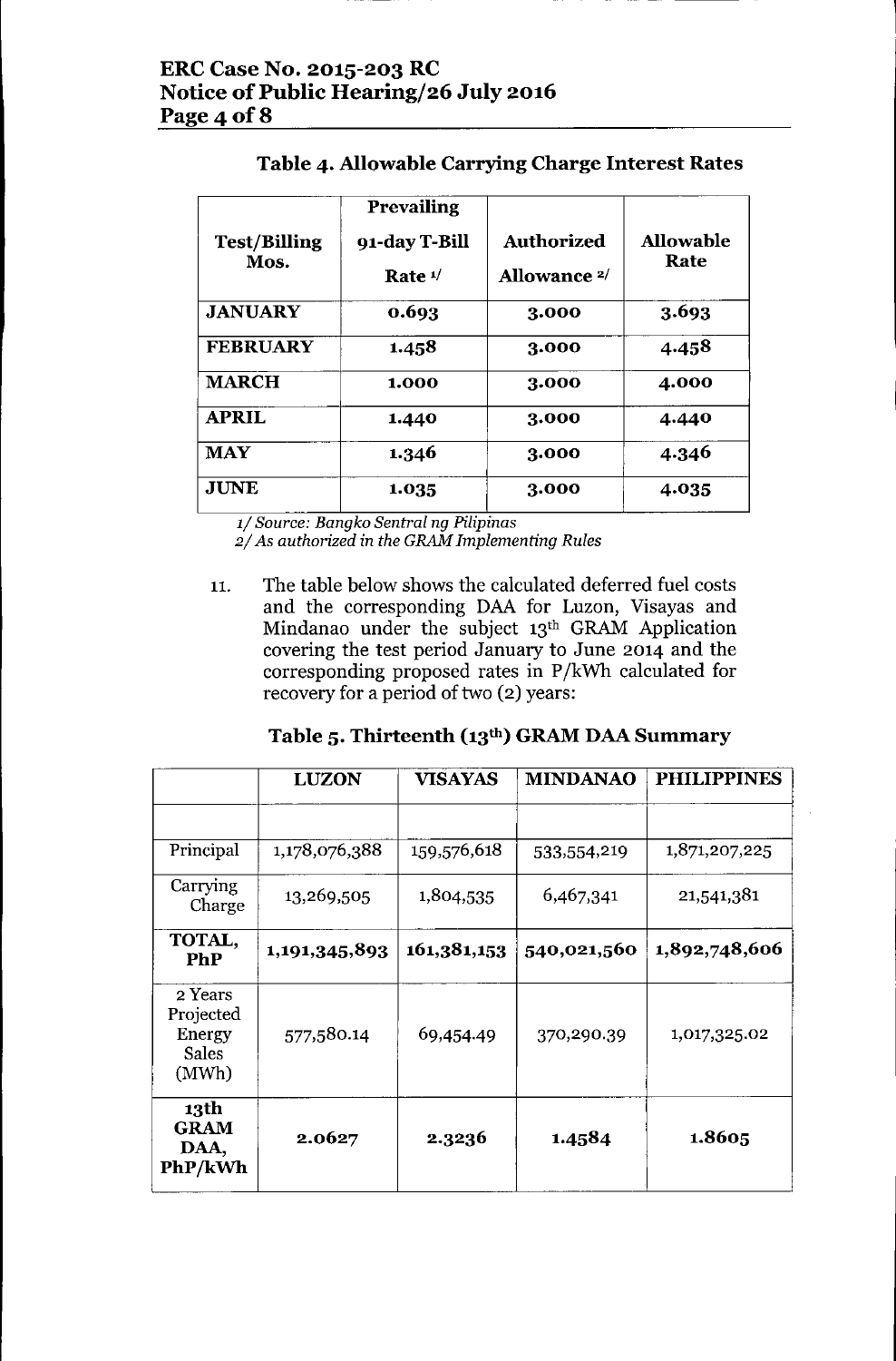| 12. | The Applicant proposes to recover the above calculated<br>DAA within two (2) years to mitigate the impact thereof<br>to customers in the missionary areas.            |                               |  |
|-----|-----------------------------------------------------------------------------------------------------------------------------------------------------------------------|-------------------------------|--|
| 13. | In support of the proposed 13 <sup>th</sup> GRAM DAA, Applicant<br>respectfully submits the following documents annexed<br>herewith to form part of this Application: |                               |  |
|     | List of Plants                                                                                                                                                        | <b>Annex "B" &amp; series</b> |  |
|     | Summary of DAA                                                                                                                                                        | <b>Annex "C" &amp; series</b> |  |
|     | Summary of Net Generation,<br>kWh                                                                                                                                     | Annex "D"                     |  |
|     | 91-day Treasury Bill Rates                                                                                                                                            | Annex "E"                     |  |
|     | Actual Energy Sales, kWh                                                                                                                                              | Annex "F" & series            |  |
|     | Projected Energy Sales, Mwh                                                                                                                                           | <b>Annex "G"</b>              |  |

- 14. This proposed 13th GRAM DAA Application was approved for filing by the National Power Board on 07 October 2015, under NP Board Resolution No. 2015-32, attached hereto as Annex "H" & Series and made an integral part hereof.
- 15. The proposed 13<sup>th</sup> GRAM DAA is fair and reasonable as it is computed in line with the GRAM rules and consistent with the principles of free and competitive electricity market as provided under R.A. 9136.

#### **PRAYER**

WHEREFORE, PREMISES CONSIDERED, it is most respectfully prayed that this Honorable Commission issues an Order:

1. Approving the recovery of the proposed Deferred Accounting Adjustments covering the test period from January to June 2014 for the deferred fuel costs in the amount of Php 1,892,748,606 recoverable for a period of two (2) years through the imposition of the following proposed rates in P/kWh: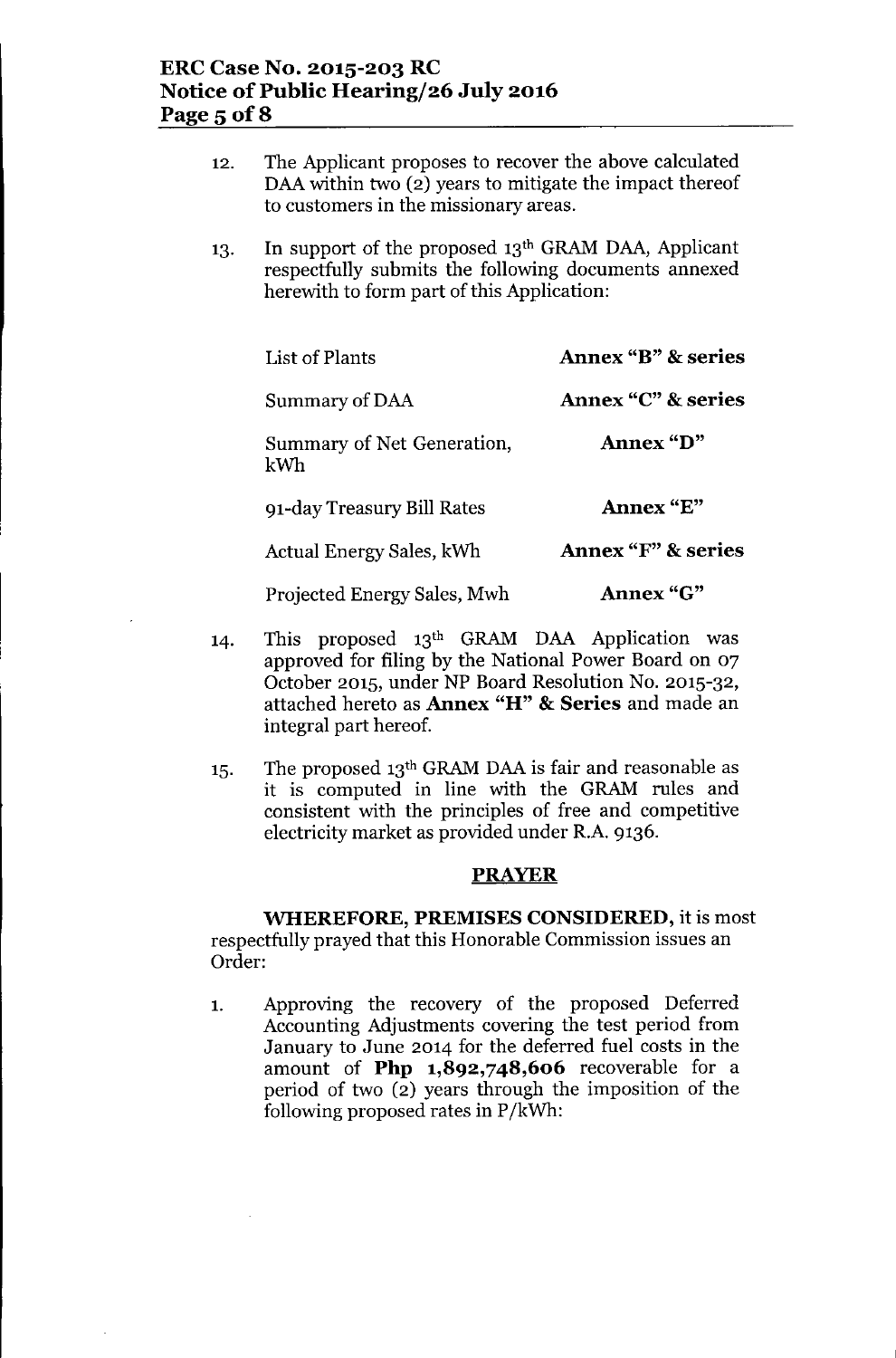### **ERCCase No. 2015-203 RC Notice** of Public **Hearing/26 July 2016 Page 6 of8**

| <b>LUZON</b> | <b>VISAYAS</b> | <b>MINDANAO</b> | <b>PHILIPPINES</b><br>(Ave) |
|--------------|----------------|-----------------|-----------------------------|
| 2.0627       | 2.3236         | 1.4584          | 1.8605                      |

- 2. Imposing/charging the GRAM directly to consumers in NPC-SPUG areas as per applicable GRAM rules, subject to the discretion of the Honorable Commission in line with ERC Resolution No. 21.
- 3. Allowing the continued collection of the GRAM adjustments even with the entry of private sector players in a specific NPC-SPUG area.
- 4. Approving the implementation of the proposed rates on top of the existing Subsidized Approved Generation Rates (SAGR) of NPC-SPUG and SAGR of Delegated NPC-SPUG areas where NPPs operate for the purpose of determining the level of subsidy.

Other just and equitable relief under the premises are likewise prayed for from the Honorable Commission.

The Commission has set the Application for determination of compliance with the jurisdictional requirements, expository presentation, Pre-trial Conference, and presentation of evidence on the following dates and venues:  $\overline{1}$ 

(Please refer to the next page)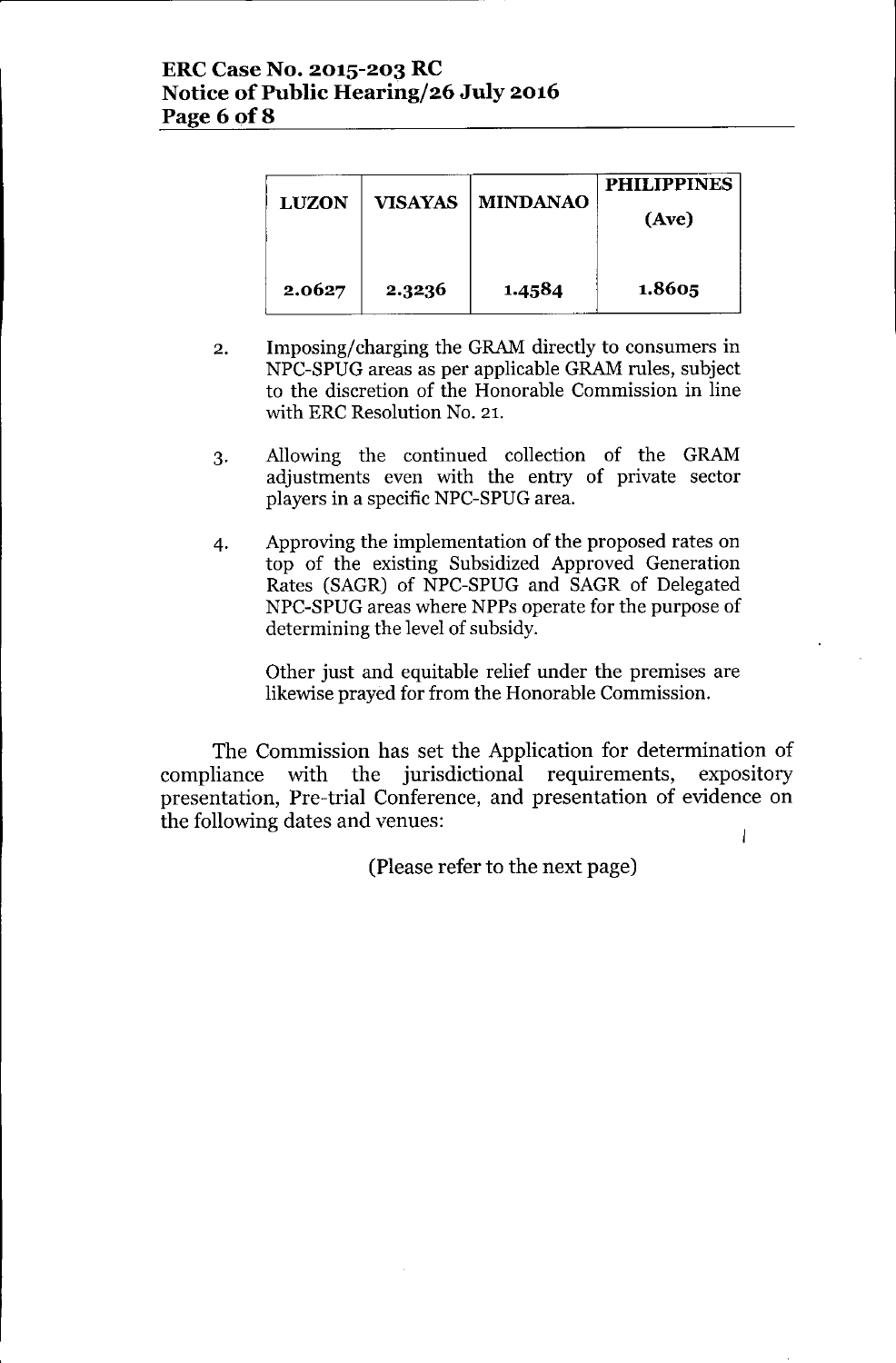### **ERCCase No. 2015-203 RC Notice** of Public **Hearing/26 July 2016 Page70f8**

| <b>Date and Time</b>                                                                    | <b>Venue</b>                                                                                                                                                               | <b>Particulars</b>                                                                                                |  |
|-----------------------------------------------------------------------------------------|----------------------------------------------------------------------------------------------------------------------------------------------------------------------------|-------------------------------------------------------------------------------------------------------------------|--|
|                                                                                         | <b>LUZON</b>                                                                                                                                                               |                                                                                                                   |  |
| 26 October<br>2016<br>(Wednesday) at<br>ten o'clock in the<br>morning $(10:00)$<br>A.M. | ERC Hearing Room, 15th<br>Floor, Pacific Center<br>Building, San Miguel<br>Avenue, Pasig Ciy                                                                               | Jurisdictional,<br><b>Expository</b><br>Presentation, Pre-<br>Trial Conference, and<br><b>Evidentiary Hearing</b> |  |
| VISAYAS                                                                                 |                                                                                                                                                                            |                                                                                                                   |  |
| 10 November<br>2016<br>(Thursday) at<br>nine o'clock in the<br>morning $(9:00)$<br>A.M. | <b>Energy Regulatory</b><br><b>Commission-Visayas</b><br>Field Office (ERC-VFO),<br>St. Mary's Drive,<br>Banilad, Cebu City,<br>Philippines                                |                                                                                                                   |  |
| <b>MINDANAO</b>                                                                         |                                                                                                                                                                            |                                                                                                                   |  |
| 17 November<br>2016<br>(Thursday) at<br>nine o'clock in the<br>morning (9:00<br>A.M.    | <b>Energy Regulatory</b><br>Commission-Mindanao<br>Field Office (ERC-MFO),<br>Mezzanine Floor,<br>Mintrade Building,<br>Monteverde Avenue cor.<br>Sales Street, Davao City | Jurisdictional,<br><b>Expository</b><br>Presentation, Pre-<br>Trial Conference, and<br><b>Evidentiary Hearing</b> |  |

All persons who have an interest in the subject matter of the proceeding may become a party by filing, at least five (5) days prior to the initial hearing and subject to the requirements in the *ERC's Rules of Practice and Procedure,* a verified petition with the Commission giving the docket number and title of the proceeding and stating: (1) the petitioner's name and address; (2) the nature of petitioner's . interest in the subject matter of the proceeding, and the way and manner in which such interest is affected by the issues involved in the proceeding; and (3) a statement of the relief desired.

All other persons who may want their views known to the Commission with respect to the subject matter of the proceeding may file their opposition to the application or comment thereon at any stage of the proceeding before the applicant concludes the presentation of its evidence. No particular form of opposition or comment is required, but the document, letter or writing should contain the name and address of such person and a concise statement of the opposition or comment and the grounds relied upon.